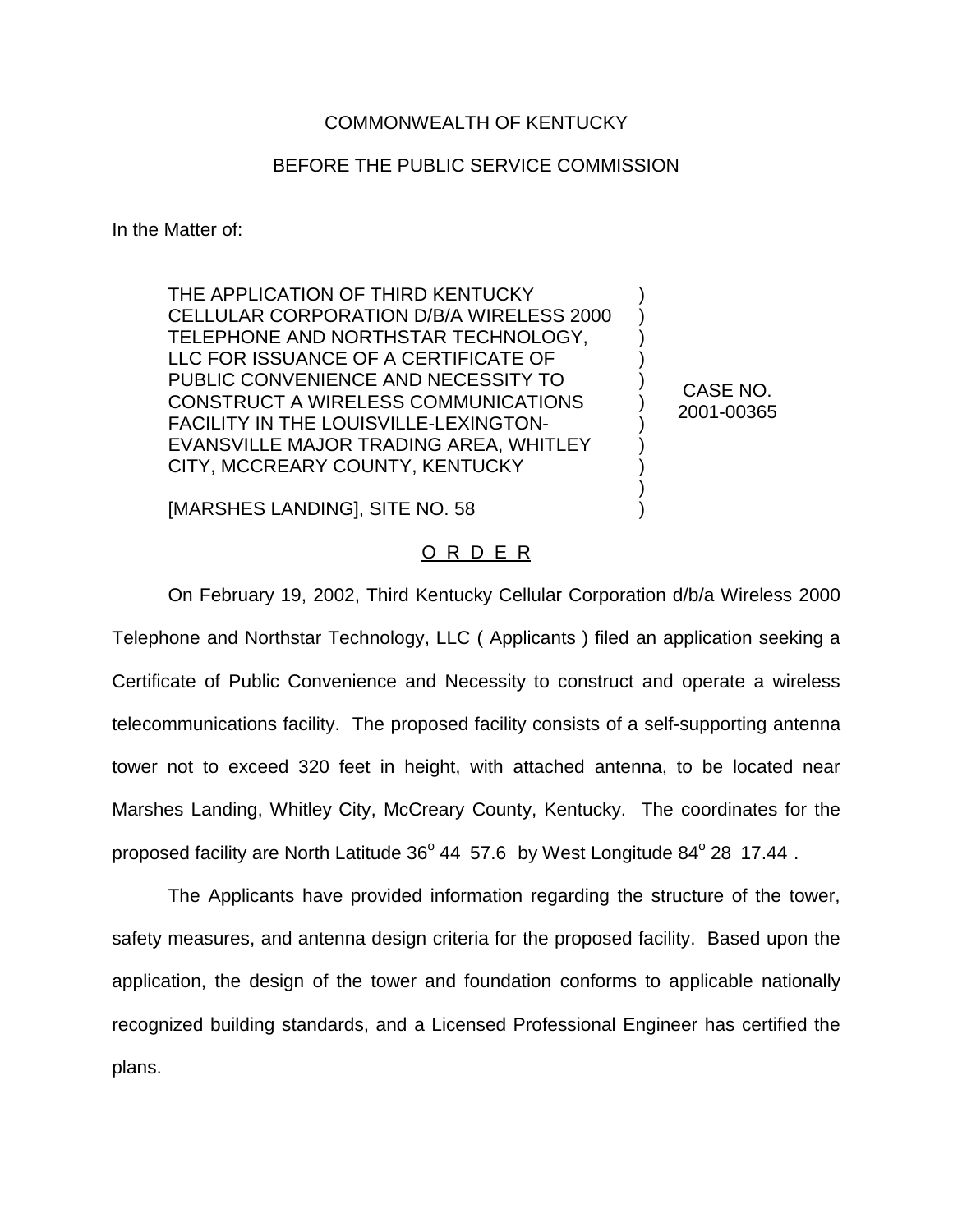Pursuant to 807 KAR 5:063, the Applicants have notified the County Judge/ Executive of the proposed construction. The Applicants have filed applications with the Federal Aviation Administration ( FAA ) and the Kentucky Airport Zoning Commission ( KAZC ) seeking approval for the construction and operation of the proposed facility. Both decisions are pending.

The Applicants have filed evidence of the appropriate notices provided pursuant to 807 KAR 5:063. The notices solicited any comments and informed the recipients of their right to request intervention. To date, no public comments have been filed with the Commission.

The Commission, having considered the evidence of record and being otherwise sufficiently advised, finds that the Applicants have demonstrated that a facility is necessary to provide adequate utility service and therefore a Certificate of Public Convenience and Necessity to construct the proposed facility should be granted.

Pursuant to KRS 278.280, the Commission is required to determine proper practices to be observed when it finds, upon complaint or on its own motion, that the facilities of any utility subject to its jurisdiction are unreasonable, unsafe, improper, or insufficient. To assist the Commission in its efforts to comply with this mandate, the Applicants should notify the Commission if they do not use this antenna tower to provide service in the manner set out in their application and this Order. Upon receipt of such notice, the Commission may, on its own motion, institute proceedings to consider the proper practices, including removal of the unused antenna tower, which should be observed by the Applicants.

-2-